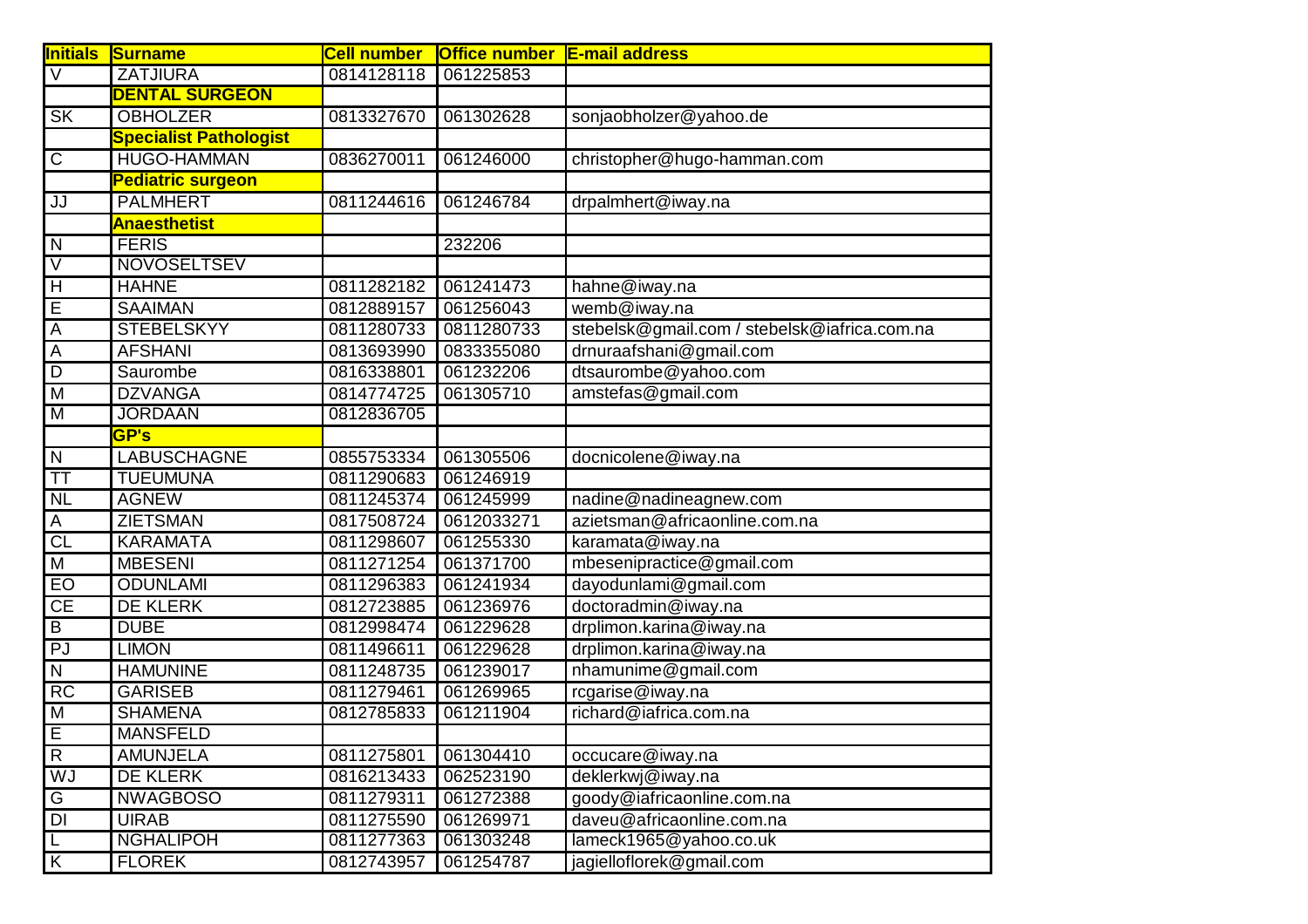| $\sf J$                 | <b>GAROEB</b>         | 0811286069 | 061212623   | garoebjonah@gmail.com / jonah@mweb.com.na       |
|-------------------------|-----------------------|------------|-------------|-------------------------------------------------|
| $\overline{FU}$         | <b>KAURA</b>          | 0811243959 | 061258045   | taata@iway.na                                   |
| $\overline{\vee}$       | <b>MORKEL</b>         | 0608036799 | 0833355130  | docmorkel@iway.na                               |
| J                       | <b>KISTING</b>        |            | 302888      |                                                 |
| $\overline{D}$          | <b>WEBER</b>          | 0811290340 | 061302888   | web001@mweb.com.na                              |
| $\overline{\mathsf{G}}$ | <b>BEHR</b>           | 0812798060 | 061305275   | gloriabehr7@gmail.com                           |
| $\overline{G}$          | <b>TEMBO</b>          | 0812937462 | 061220632   | getts@mweb.com.na                               |
| $\overline{\text{c}}$   | <b>BURGER</b>         |            | 061385600   |                                                 |
| KW                      | <b>HEPUNDJUA</b>      | 0814853014 | 061253094   | familywisemedical@gmail.com                     |
| $\overline{H}$          | <b>NGHIPANDULWA</b>   | 0811483866 | 523094      | familywisemedical@gmail.com                     |
| $\overline{\text{TZ}}$  | <b>RAZEMBA</b>        | 0818251033 | 061239539   |                                                 |
| F                       | <b>SHEETEKELA</b>     | 0818420911 | 061385600   | mngt.khomas@iway.na                             |
| $\overline{B}$          | <b>STEMMET</b>        | 0813324457 | 06134926    | erosfamily@iway.com / barbara@erosfamily.com.na |
| <b>ENNN</b>             | <b>SHINGENGE</b>      | 0816366485 | 061304066   | densmedicalservices@gmail.com                   |
| $\overline{AR}$         | <b>KAURA</b>          | 0812859486 | 061253229   | ark-health@iway.na                              |
| $\mathsf O$             | <b>KHODKEVICH</b>     | 0811285319 | 061301461   | krasn@iway.na                                   |
| $\overline{\mathsf{G}}$ | <b>VORONKOV</b>       | 0812698905 | 061222052   | vorvict5@gmail.com                              |
| $\overline{P}$          | <b>NEL</b>            | 0812365803 | 061225787   | michie@ndpp.com.na / philipnel.nam@gmail.com    |
| $\overline{\text{SI}}$  | <b>EL-SHEWIKY</b>     | 0813546994 | 061211364   | dr.elshewikhy@gmail.com                         |
| Ŧ                       | <b>MAWIRE</b>         | 0813172691 | 061304349   | tmawire2000@yahoo.com                           |
| <b>AJ</b>               | <b>SMIT</b>           | 0812557485 | 0811249772  | smitpractice@gmail.com                          |
| $\overline{R}$          | <b>DU PLESSIS</b>     |            | 302888      |                                                 |
| $\overline{H}$          | <b>NKANDI-SHIIMI</b>  | 0811271275 | 2033002     |                                                 |
| $\overline{\mathsf{T}}$ | <b>CHINYOKA</b>       | 0813759882 | 061224446   | drchinyoka@gmail.com                            |
| J                       | <b>KATUMWA</b>        |            | 061211917   |                                                 |
| HM                      | <b>KLEOPHAS-ABNER</b> | 0811275807 | 061402009   | namibmedicacons@iway.na                         |
| Α                       | <b>ANGELO</b>         | 0817507522 | 061245719   | reception.angelo@iway.na                        |
| $\overline{\mathsf{K}}$ | <b>NYATHI</b>         | 0814092188 | 305772      |                                                 |
| G                       | <b>RIMBI</b>          | 0814168529 | 062506400   | rimbig@gmail.com                                |
| $\overline{\mathsf{K}}$ | <b>CHIMFWEMBE</b>     | 0813112725 | $\mathbf 0$ | dochimf@yahoo.com                               |
| LA                      | <b>BEZUIDENHOUT</b>   | 0811247449 | 061242370   | pioniersparkreception9@gmail.com                |
| $\overline{W}$          | <b>MAJONI</b>         | 0816583764 | 061227893   | palmvalleymedicalcentre@hotmail.com             |
| $\overline{A}$          | <b>BAUMANN</b>        | 0811495066 | 061303812   | drabaumann22@gmail.com                          |
| R                       | <b>GONZALEZ</b>       | 0813659355 | 0813659355  | anara.pelua@yahoo.com                           |
| $\overline{\mathsf{L}}$ | <b>NDANINGINA</b>     | 0818267151 | 252140      |                                                 |
| $\overline{N}$          | <b>GADALLA</b>        | 0812990066 | 061301316   | youseffy@hotmail.com                            |
| $\overline{P}$          | <b>MOMBESHORA</b>     | 0810331272 | 244821      |                                                 |
| $\overline{A}$          | <b>FERIS - KAURA</b>  | 0812882686 | 061234161   | docabi@iway.na                                  |
| L                       | <b>BASILA</b>         | 0813814931 | 0814542158  | agoramedicalpractice@gmail.com                  |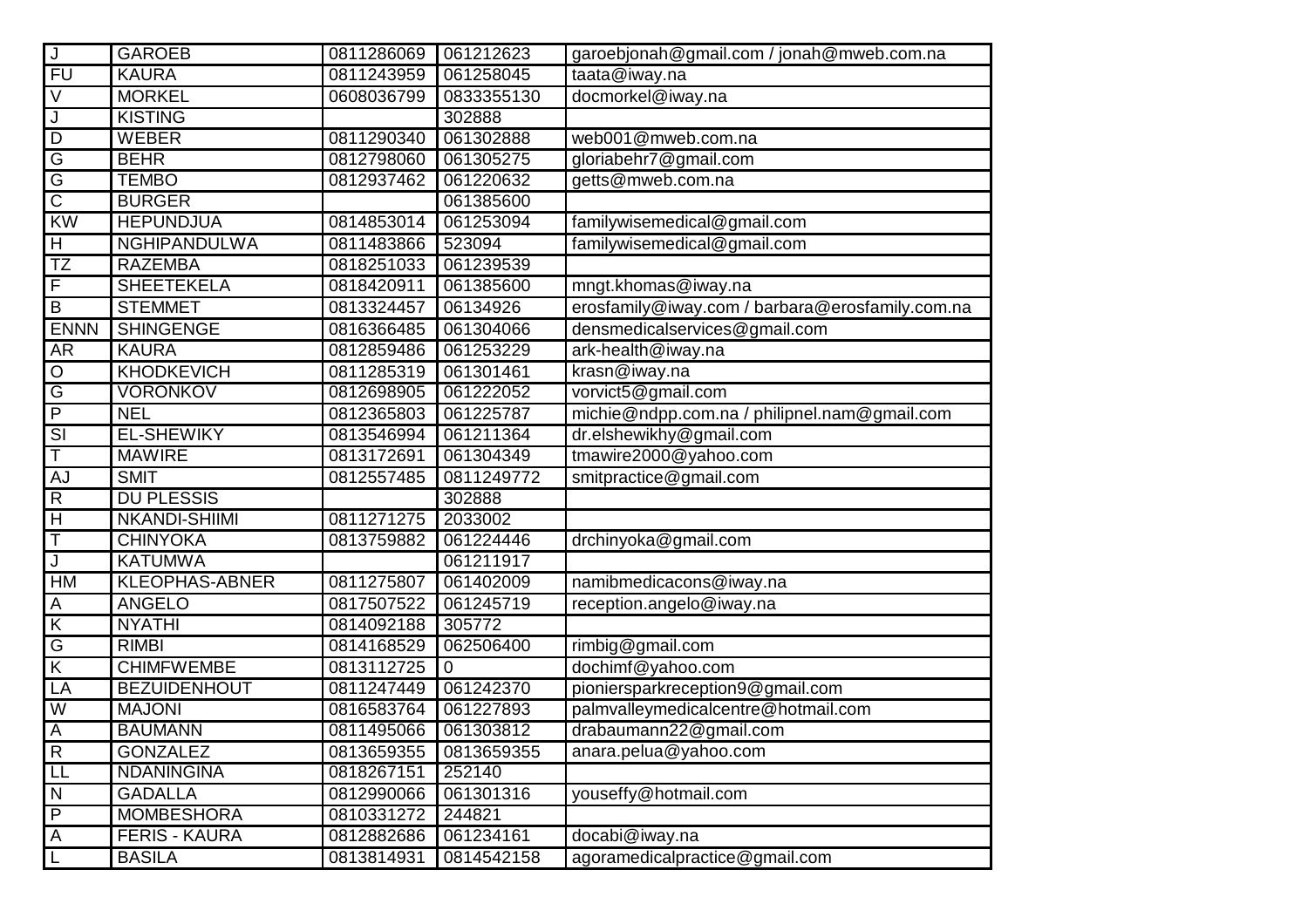| CR                            | <b>GAWACHAB</b>    | 0816438669 | 061229482   | drcrgawachab@iway.na              |
|-------------------------------|--------------------|------------|-------------|-----------------------------------|
| AT                            | <b>CHIDZOBA</b>    | 0813187552 | 061271200   | drabedchidzoba@yahoo.co.uk        |
| $W$ G                         | <b>DU PLESSIS</b>  |            | 225787      |                                   |
| Τ                             | <b>GWATIKUNDA</b>  | 0816204050 | 061229210   | eastgatemed@iway.na               |
| $\overline{\vee}$             | <b>VERKHUSHA</b>   | 0812583039 | 061222247   | verkhusha@iway.na                 |
| $\overline{R}$                | <b>NDLOVU</b>      |            | 309636      |                                   |
| $\overline{D}$                | NYANGURIDZA        | 0810338646 |             |                                   |
| $\overline{A}$                | <b>MAVURU</b>      | 0814534683 |             |                                   |
| $\overline{W}$                | <b>MAKUNI</b>      | 0815943907 | 0816621005  | westcaremedicalpractice@gmail.com |
| LG                            | <b>LA GRANGE</b>   |            |             |                                   |
| $\overline{CC}$               | <b>MAPANDA</b>     | 0815692818 | 061229210   | eastgatemed@iway.na               |
| $\overline{D}$                | <b>MANGOYA</b>     | 0815611771 |             |                                   |
| $\overline{s}$                | <b>JONA</b>        | 0816004091 | 061261176   |                                   |
| $\overline{\text{TF}}$        | <b>MAFUMHE</b>     | 0817733411 | 08117733411 |                                   |
| $\overline{\text{SN}}$        | <b>MAKEMBA</b>     | 0812113494 | 061220778   | makembanelson@gmail.com           |
| $\overline{\mathsf{K}}$       | <b>Bauleth</b>     | 0817785388 | 061229628   | bauleth@baumedical.com            |
| $\overline{B}$ $\overline{G}$ | <b>NDOLO</b>       |            |             |                                   |
| $\overline{R}$                | <b>CRENTSIL</b>    | 0818672314 | 061221962   | dr.richardcrentsil@gmail.com      |
| $\overline{W}$                | <b>BEUKENDORF</b>  | 0811292807 | 061223731   | drs.koch.bueckendorf@outlook.com  |
| $\overline{F}$                | <b>BURGER</b>      | 0811240705 | 061242370   | pioniersparkreception3@gmail.com  |
| PJ                            | <b>LE GRANGE</b>   | 0811241651 | 061242370   | burlegra@mweb.com.na              |
| J                             | <b>VAN LILL</b>    | 0811274425 | 242370      |                                   |
| $\overline{\mathsf{s}}$       | <b>VAN ROOYEN</b>  | 0811246777 | 061242370   | pioniersparkreception3@gmail.com  |
| DC                            | <b>JORDAAN</b>     | 0811244444 | 253166      | dcjordaan2@mweb.com.na            |
| <b>VCS</b>                    | <b>WICOMB</b>      | 0855753334 | 061308620   |                                   |
| WE                            | <b>WEDER</b>       | 0811279988 | 061263315   | wederw@iafrica.com.na             |
| $\overline{E}$                | <b>MARITZ</b>      | 0811249220 | 245729      | demmp.admin@iway.na               |
| $\overline{P}$                | <b>VERBURG</b>     | 0811272287 | 061250560   | pverburg@mweb.com.na              |
| $\overline{H}$                | <b>WEIMANN</b>     | 0811286666 | 061222448   | praxis@iway.na                    |
| HG                            | <b>LAURIE</b>      | 0811241426 | 061236990   | laurie@praxeros.com               |
| <b>RH</b>                     | <b>ROXIN</b>       | 0812424111 | 223894      | praxisroxin@iway.na               |
| $\overline{E}$                | <b>MULLER</b>      |            | 235792      | dmuller@mweb.com.na               |
| LE                            | <b>SOLOMONS</b>    | 0811271097 | 061211097   | drlensol@mweb.com.na              |
| R                             | <b>RETIEF</b>      | 0811244301 | 061237169   | dr.retief@iway.na                 |
| $\overline{H}$                | <b>SCHULTE</b>     | 0811240708 | 061249230   | hschulte@iafrica.com.na           |
| ${\sf M}$                     | <b>ENGELBRECHT</b> | 0811241821 | 061247609   | mme@iway.na                       |
| <b>MH</b>                     | <b>KAULINGE</b>    | 0811281101 | 061246469   | kaulinge@iafrica.com.na           |
| AJ                            | <b>TROSKIE</b>     | 0811600607 | 061224586   | cmc@iway.na                       |
| $\overline{H}$                | <b>BURMEISTER</b>  | 0811244139 | 061234926   | herbie@erosfamily.com.na          |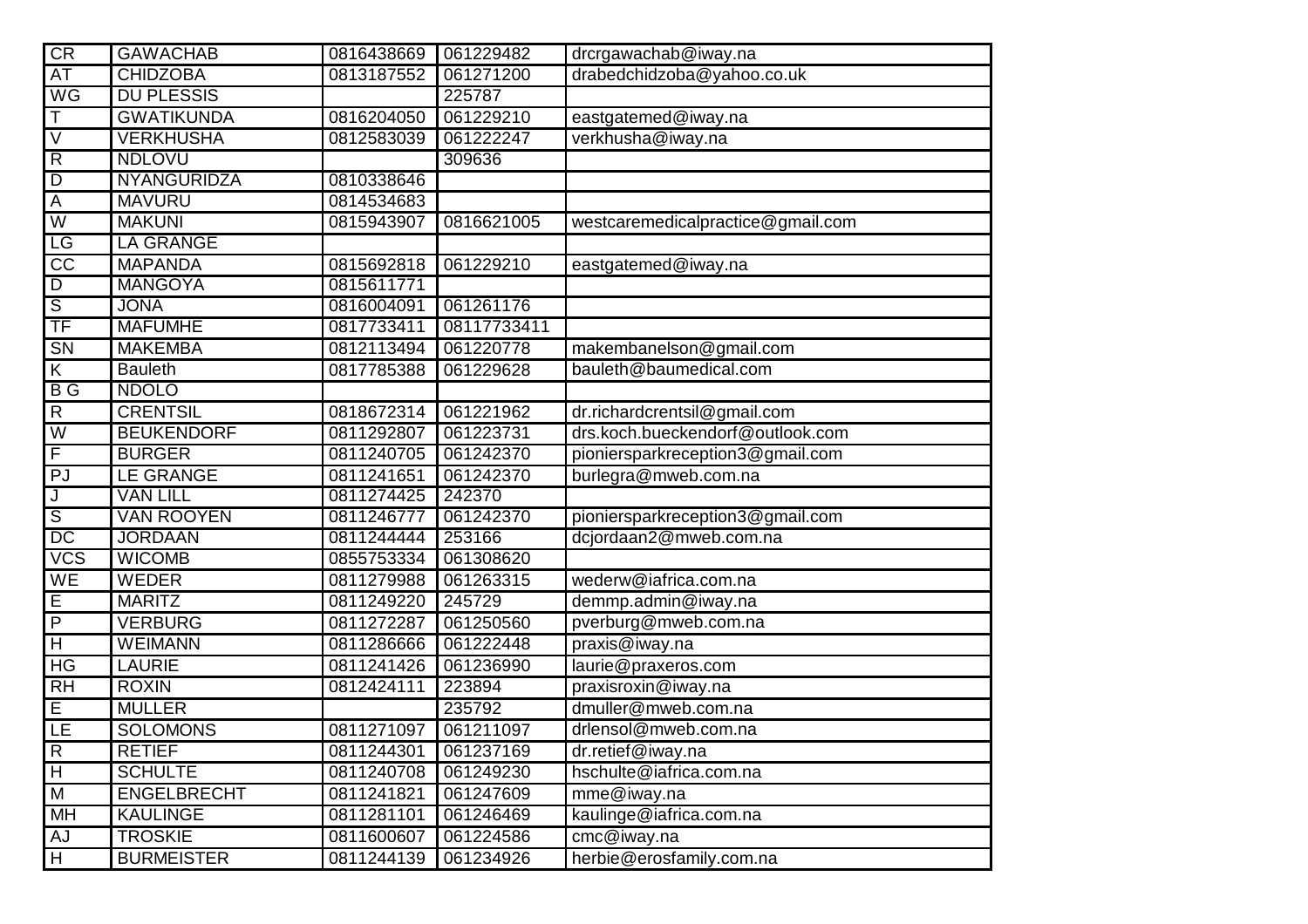| $\overline{\mathsf{M}}$           | <b>DIEKMANN</b>        | 0811276344 | 061234926  | martin@erosfamily.com.na                           |
|-----------------------------------|------------------------|------------|------------|----------------------------------------------------|
| AC                                | <b>TUREK</b>           | 0811292137 | 061247257  | aapetrus@mweb.com.na                               |
| $\overline{\mathsf{M}}$           | <b>WAHL</b>            |            |            |                                                    |
| <b>DM</b>                         | <b>PIENAAR</b>         |            | 302075     |                                                    |
|                                   | <b>Gynecologist</b>    |            |            |                                                    |
| ℿ                                 | <b>TANNEBERGER</b>     |            |            |                                                    |
| $\overline{\mathsf{J}}$           | <b>KEISEB</b>          | 0812796606 | 061249663  | admin.jkeiseb@iway.na / jkeiseb@iway.na            |
| M                                 | <b>SMITH</b>           | 0813501996 | 061309927  | melaniesmith@iway.na                               |
| A                                 | Vandendael             |            |            |                                                    |
| $\overline{B}$                    | <b>HAILEMARIAM</b>     | 0811296063 | 061304633  | bhmadmin@iway.na / bhmreception@iway.na            |
| $\overline{\mathsf{G}}$           | <b>SICHIMWA</b>        | 0812988307 | 061237302  | drsichimwa@gmail.com                               |
| $\overline{F}$                    | <b>BENTO</b>           | 0818227972 | 061305710  | amsteswhp@gmail.com                                |
|                                   | <b>Physician</b>       |            |            |                                                    |
| $\overline{\mathsf{I}}$           | <b>KATJITAE</b>        | 0811270723 | 061243045  | ikatjitaey@iway.na / ikatjitaey@gmail.com          |
| $\overline{A}$                    | <b>GOAGOSEB</b>        | 0811270961 | 061252253  | amgoa@iafrica.com.na                               |
| $\overline{\mathsf{F}}$           | MUGALA-MUKUNGU         | 0811288503 | 061250257  | practicemugala@gmail.com / mugala@namibnet.com     |
| $\overline{W}$                    | <b>BUCKENDORF</b>      |            |            |                                                    |
| AP                                | <b>KANYAMA</b>         | 0811270578 | 061271880  | kanyamamed@iway.na                                 |
| $\overline{M}$                    | <b>ANVAR</b>           | 0811244557 | 271055     |                                                    |
| $\overline{B}$                    | <b>SCHOLZ</b>          | 0811490900 | 061400271  | scholz.prac@gmail.com / barbarasholz@absamail.co.z |
| <b>JW</b>                         | <b>BRUWER</b>          |            |            |                                                    |
| <b>TTM</b>                        | <b>ZIKHALI</b>         | 0817732668 | 061305710  | tzikhali69@gmail.com                               |
| $\overline{G}$                    | <b>KALUNGA</b>         | 0811653086 |            |                                                    |
| $\overline{H}$                    | <b>DEWA</b>            | 0811271500 |            |                                                    |
|                                   |                        |            |            |                                                    |
| $\overline{\mathsf{s}}$           | <b>SHITOLENI</b>       | 0811270532 | 061245581  | drshituleni@gmail.com                              |
| $\overline{\text{SN}}$            | <b>KANYEMBA</b>        | 0811294822 | 061301841  | koninstitute@gmail.com / mutago77@gmail.com        |
|                                   | <b>ENT</b>             |            |            |                                                    |
| $\overline{P}$                    | <b>SHAENDE</b>         | 0812240197 | 0816731878 | drjasonshaende@gmail.com / shaende@iway.na         |
| $\overline{P}$                    | <b>TROOST</b>          | 0816924989 | 061224349  | ptroost@iafrica.com                                |
|                                   | <b>Pediatricians</b>   |            |            |                                                    |
| EH                                | <b>AZIZ</b>            | 0812956313 | 061385642  | eaziz112@gmail.com                                 |
| W <sub>L</sub>                    | <b>BENJAMIN</b>        | 0811499000 | 061306869  | landulenibenjamin@gmail.com                        |
| $\overline{G}$                    | <b>MORKEL</b>          | 0818892042 | 0833355194 | drmorkel@gmail.com                                 |
| $\overline{s}$                    | <b>BAU</b>             | 0833355081 | 0833355081 | drsbau@gmail.com                                   |
| $\overline{\mathsf{J}\mathsf{B}}$ | van Dyk                | 0852226170 | 0833355194 | drmorkel@gmail.com                                 |
| $\overline{\text{SN}}$            | <b>AMADHILA</b>        | 0811242826 | 061254756  | solly@iway.na                                      |
| L                                 | <b>GESAMI-STEYTLER</b> | 0813773456 | 061300378  | drsteytler@gmail.com                               |
| CH                                | <b>PIEPER</b>          | 0811288020 | 061224564  | c.pieper@iway.na                                   |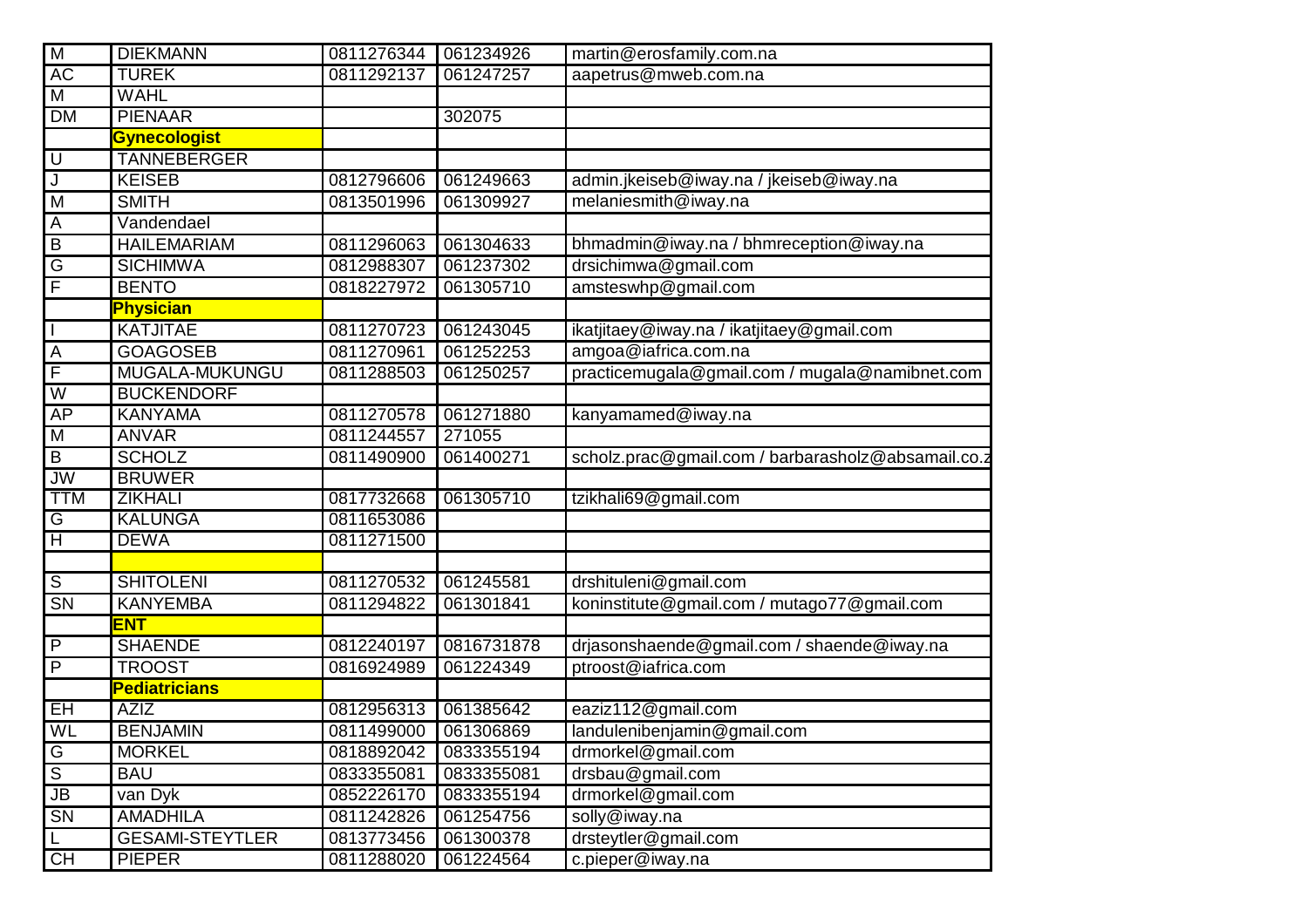|                         | <b>Plastic Surgeon</b> |            |            |                                                    |
|-------------------------|------------------------|------------|------------|----------------------------------------------------|
| $\overline{s}$          | <b>KRUGER</b>          | 0811285669 | 061239900  | susan.kruger9@gmail.com / jskruger@iway.na         |
|                         | <b>Oncologist</b>      |            |            |                                                    |
| TJ                      | <b>VAN WYK</b>         |            |            | Namibia Oncology Centre                            |
|                         | <b>Surgeons</b>        |            |            |                                                    |
| B                       | <b>OGBONNA</b>         | 0811289135 | 061249713  | ogbonna@iafrica.com.na                             |
| $\overline{\mathbb{R}}$ | <b>GANDZIAMI</b>       | 0811246060 | 061229418  | gandziami@iway.na                                  |
| <b>MS</b>               | <b>KAMBLE</b>          | 0811279119 | 061220334  | manoj@iafrica.com.na / kambleoffice001@yahoo.com   |
| FJH                     | <b>BOTHA</b>           | 0813550890 | 061307191  | frikkie@iway.na                                    |
| <b>BT</b>               | <b>MANGUNDAH</b>       | 0812933881 | 061400118  | btmangundah@yahoo.com                              |
| $\overline{R}$          | <b>JAGIELO</b>         | 0812935057 | 0612702236 | robertjagiello@hotmail.com / r.jagiellopractice@gm |
| $\overline{\mathsf{Y}}$ | <b>SAAD</b>            | 0812990066 | 061402414  | youseffy@hotmail.com                               |
| M                       | <b>ROHR</b>            | 0813386508 | 061220532  | drmrohr1960@gmail.com / rohr@iway.na               |
| <b>EMH</b>              | <b>NANDE</b>           | 0813651013 | 061214192  | emhnande@iway.na                                   |
| $\overline{F}$          | <b>QUAYSON</b>         | 0814061788 | 0816006226 | quaysonsurgery@gmail.com/francisquayson@gmail.cd   |
| $\overline{\mathbb{K}}$ | <b>NDJOZE</b>          | 0818270812 | 0817401875 | ikepractice@gmail.com                              |
| <b>JHT</b>              | <b>NEL</b>             | 0811283393 | 061224411  | nelco@iafrica.com.na                               |
| $\overline{G}$          | <b>UANIVI</b>          |            |            |                                                    |
|                         | <b>Urologist</b>       |            |            |                                                    |
| $\overline{G}$          | <b>STELLMACHER</b>     | 0811272797 | 061232403  | reception@go-nam.com                               |
|                         |                        |            |            |                                                    |
| <b>TP</b>               | <b>MARANGE</b>         |            | 239621     |                                                    |
| $\overline{E}$          | <b>TOM</b>             | 0813142480 | 061241102  | emmaueltom1970@yahoo.com                           |
| $\overline{PC}$         | <b>HWACHI</b>          | 0816583764 | 061227893  | palmvalleymedicalcentre@hotmail.com/pri4mower@ya   |
|                         | <b>Dentists</b>        |            |            |                                                    |
| <b>NR</b>               | <b>HERUNGA</b>         | 0811290908 | 061261107  | danel@iafrica.com.na                               |
| D                       | <b>TJIMUKU</b>         | 0811225993 | 061261107  | danel@iafrica.com.na                               |
| Ē                       | <b>SHAMENA-RONNI</b>   | 0811241414 | 061230321  | dr.shamenaronni@gmail.com/dr.estron@gmail.com      |
| TJ                      | <b>AUGHAMUS</b>        | 0811289499 | 061253709  | dental@iway.na                                     |
| LD                      | <b>IZAAK</b>           | 0811271618 | 061300701  | laurell@iway.na                                    |
| $\overline{K}$          | <b>MOLOI</b>           | 0811401131 | 210023     | drsamz@iway.na                                     |
| $\overline{A}$          | <b>UUSIKU</b>          | 0811279897 | 061214310  | ahangula@mweb.com.na                               |
| п                       | SWANEPOEL              | 0811295129 | 061228464  | idapraktyk@iway.na                                 |
| L                       | <b>HARTUNG</b>         | 0812878503 | 061305254  | hartung@iway.na                                    |
| $\overline{M}$          | <b>SCHUNEMANN</b>      | 0812789285 | 061400476  | bismarek49@iway.na / drmarita@gmail.com            |
| $\overline{A}$          | <b>OELOFSEN</b>        | 0812949210 | 061247964  | aoelofsen@iway.na                                  |
| $\overline{DU}$         | <b>KANDJOZE</b>        | 0812336761 | 061214805  | smiledent@mweb.com.na                              |
| $\overline{E}$          | <b>SHONGOLO</b>        | 0811248954 | 061214423  | eshongolo@yahoo.co.uk                              |
| <b>BT</b>               | <b>BAILEY</b>          | 0814000000 | 061300942  | drwestleymouton@gmail.com                          |